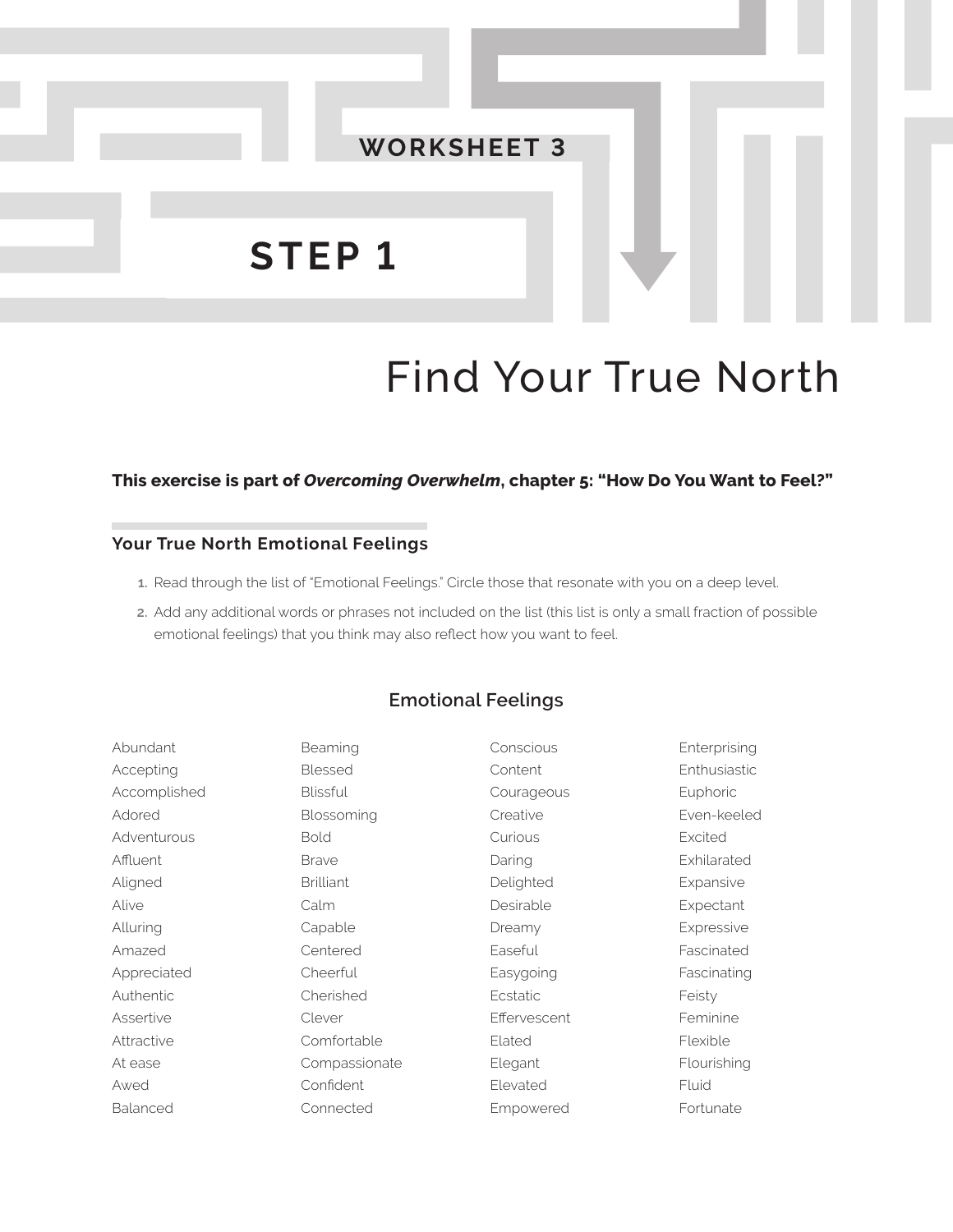| Free        | Lighthearted | Passionate | Thankful      |
|-------------|--------------|------------|---------------|
| Fulfilled   | Limitless    | Peaceful   | Tranquil      |
| Generous    | Lovable      | Playful    | Transformed   |
| Giving      | Loved        | Positive   | Unforgettable |
| Glowing     | Loving       | Potent     | Unstoppable   |
| Graceful    | Lucrative    | Powerful   | Useful        |
| Gracious    | Luscious     | Proactive  | Valued        |
| Grateful    | Magical      | Prosperous | Vibrant       |
| Grounded    | Magnetic     | Proud      | Vivacious     |
| Guided      | Majestic     | Purposeful | Vulnerable    |
| Happy       | Masculine    | Radiant    | Wanted        |
| Hopeful     | Masterful    | Receptive  | Warm          |
| Imaginative | Mesmerizing  | Relevant   | Welcomed      |
| Infinite    | Mindful      | Rooted     | Welcoming     |
| Influential | Moral        | Safe       | Whole         |
| Insightful  | Natural      | Secure     | Worthy        |
| Insouciant  | Nourished    | Seen       |               |
| Inspired    | Nurtured     | Sensual    |               |
| Inspiring   | Open         | Sexy       |               |
| Intentional | Openhearted  | Sincere    |               |
| Intuitive   | Open-minded  | Strong     |               |
| Joyful      | Optimistic   | Successful |               |
| Liberated   | Organized    | Supported  |               |
|             |              |            |               |

- **3.** Add to your list any emotional feelings that you underlined in the "Imagine Your Perfect Day" exercise (see the "Exercises" section of chapter 5), if you haven't chosen these words already.
- **4.** As with your True North values, if you have more than five or six words, you'll need to trim down your list. First, cross out any you feel are not as important as the others. Next, merge any words that are similar by batching them into groups and choosing the one word that best represents all of them. Or you can come up with a new word or phrase that encompasses the set (see example with the exercise "Define Your True North Values" in chapter 5).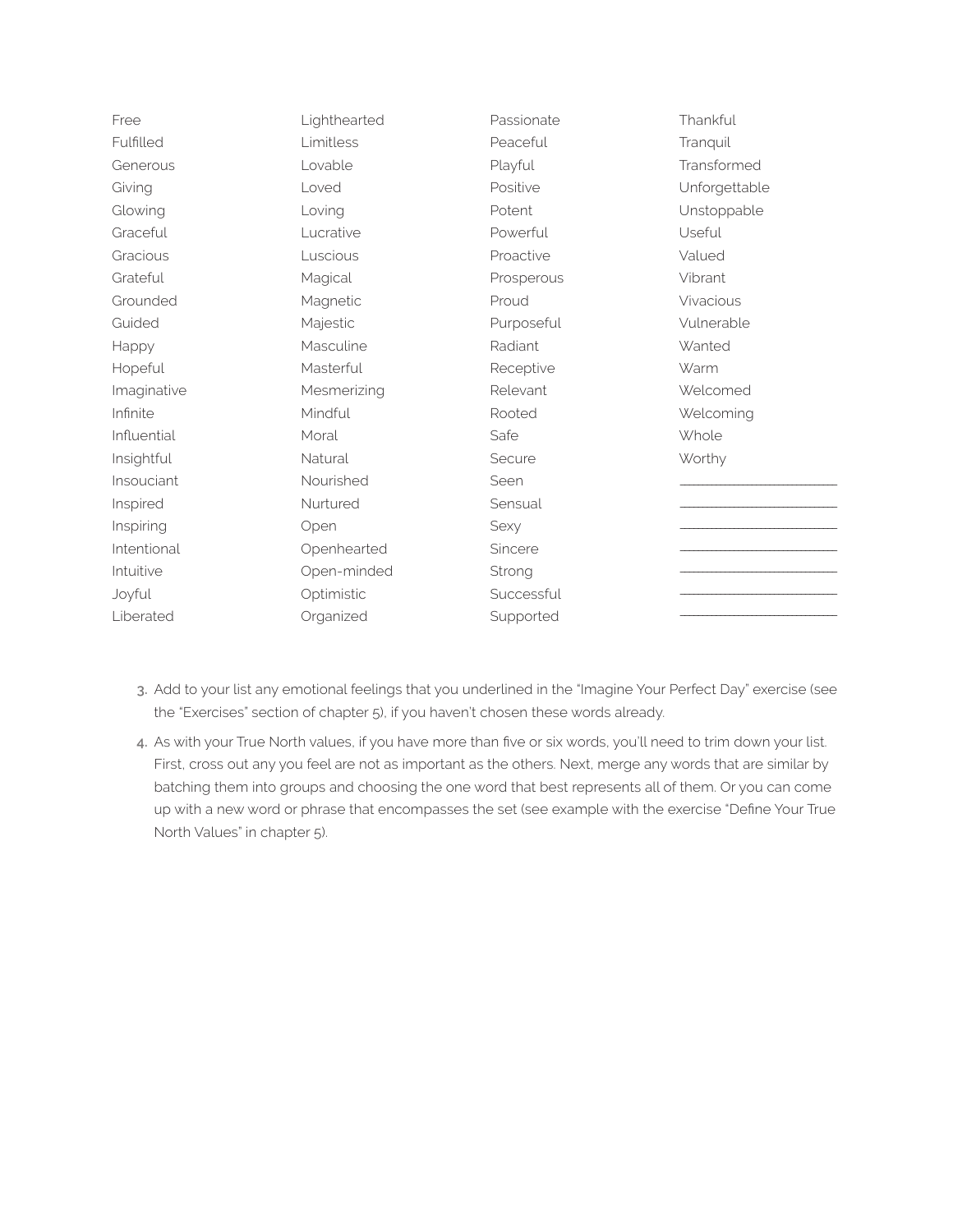## **Groups of Similar Words**

Continue this process of cutting and merging until you have **six to twenty** emotional feelings words. Write these out as a new list.

## **Condensed Emotional Feelings List**

- **5.** Looking at the new list, choose **five or six** words that reflect how you most want to feel *at this point in your life*. If it feels impossible to narrow that down, write each feeling on a sticky note and organize them in order of importance. The top five or six are your True North emotional feelings.
- **6.** Write down each of your True North emotional feelings, followed by a few sentences (or more, if you feel so inclined) that say *why* each feeling is important to you and how you see it ideally manifesting in your life.